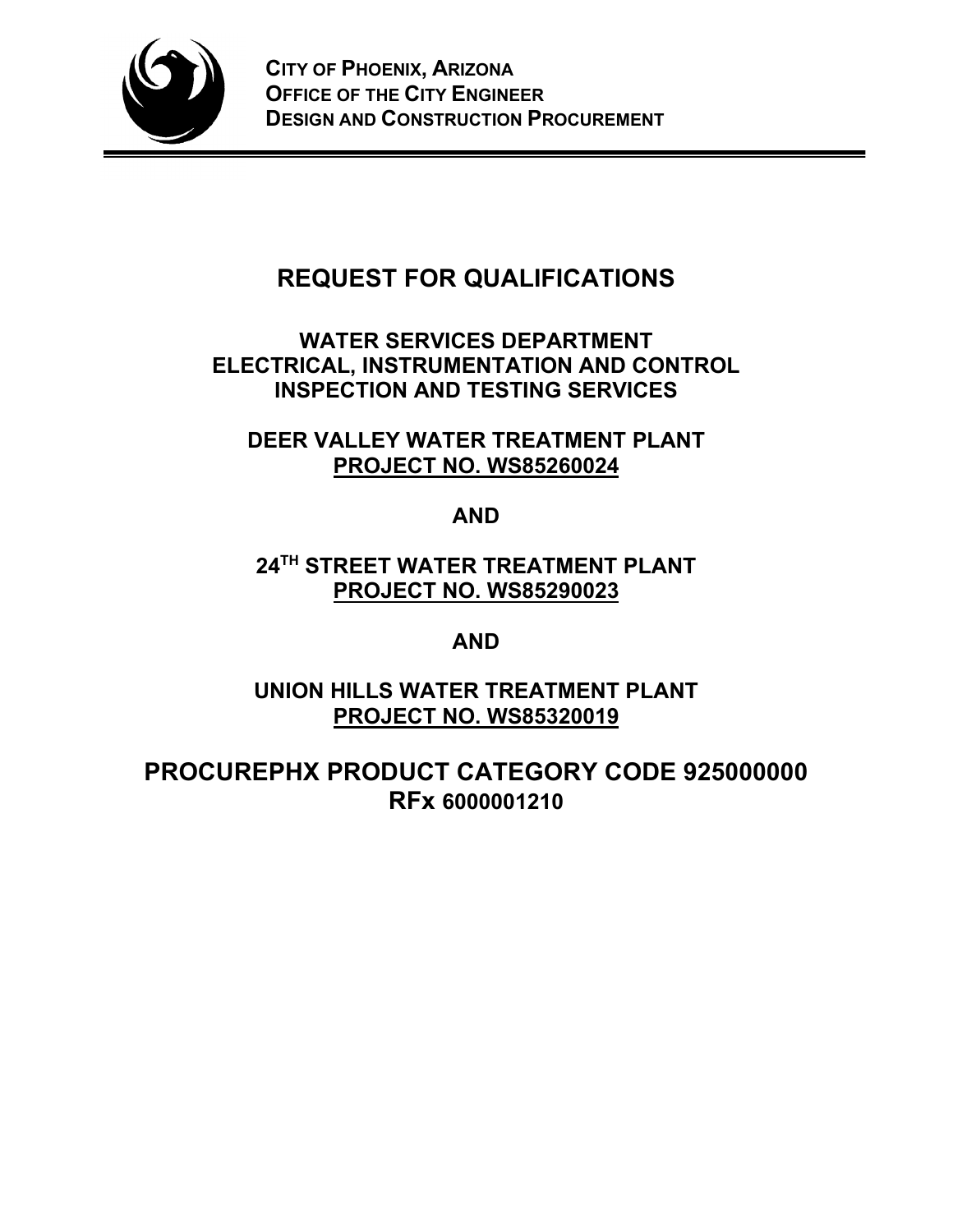# REQUEST FOR QUALIFICATIONS

The City of Phoenix is seeking up to three qualified electrical engineering consultant teams and/or an instrumentation and controls system integrator to provide design support, construction inspections, and commissioning testing for projects associated with electrical, instrumentation and control systems for the Water Services Department. The project sites are located at three water treatment plants. The City expects to award one contract for each water treatment plant. No firm will be awarded more than one contract. Selected firms will not be awarded a contract for a site where they have previously assisted with design.

# **SECTION I – PROJECT DESCRIPTION**

To improve the functionality, efficiency, and maintenance of the electrical, instrumentation and control systems, the City utilizes inspection and testing services to assist the Engineer and Contractor with projects related to the water facilities and their various systems. The City has developed electrical, instrumentation and control standards for the entire Water Services Department which are used to provide consistency. Part of the selected consultant's role will be to ensure adherence to these standards on all projects during the design, construction, calibration, testing, and commissioning of these systems.

#### **SECTION II – SCOPE OF WORK**

Design support services consists of providing advice and technical consultations relative to installation techniques and procedures. The selected firms will: attend design meetings and project engineering demonstrations; support the engineer with research of existing conditions; conduct 60%, 90% and 100% reviews of the project plans and specifications; and support the engineering consultant with the understanding of the Water Services Department's standards for electrical, instrumentation and controls systems and requirements to maintain the standards if revisions or acceptable changes have occurred during the design review process.

Construction support services consist of reviewing equipment submittals, conducting reviews on the equipment installation, providing field observations reports, participating in factory testing, reviewing the completeness of required equipment testing documentation and witnessing the instrumentation calibrations and loop checks.

Commissioning support services consist of providing assistance on computer control strategy checkout, tuning of control loops, performing loop tests, troubleshooting for the computer control system programmers, maintaining designated instruments through final acceptance, educating the plant staff on the systems, supporting the maintenance staff on developing maintenance procedures for designated equipment and reviewing the accuracy of the as-built documentation for electrical drawings and the process & instrumentation diagrams.

In addition, the selected consultant will provide operations and maintenance support when City staff are replacing existing equipment or installing new equipment.

#### Additional Services:

The selected firms may be required to provide arc flash hazardous testing services utilizing a professional electrical engineer. The arc flash hazardous testing will include developing as-builts for existing single line diagrams, conducting load calculations for motor control centers, switchgear and power panels, and conducting a power system study. The selected firm will be required to access energized equipment and provide all arc flash safety personal protective gear that meets the requirements of NFPA.

The selected firms will be required to develop as-builts for existing control panels and design control panels. The selected firms will be required to understand UL508 requirements.

The selected firms will be required to participate on the Water Services Department Process Controls Standards Committee and develop standards for this committee or participate in standards development.

#### **SECTION III - PRE-SUBMITTAL MEETING**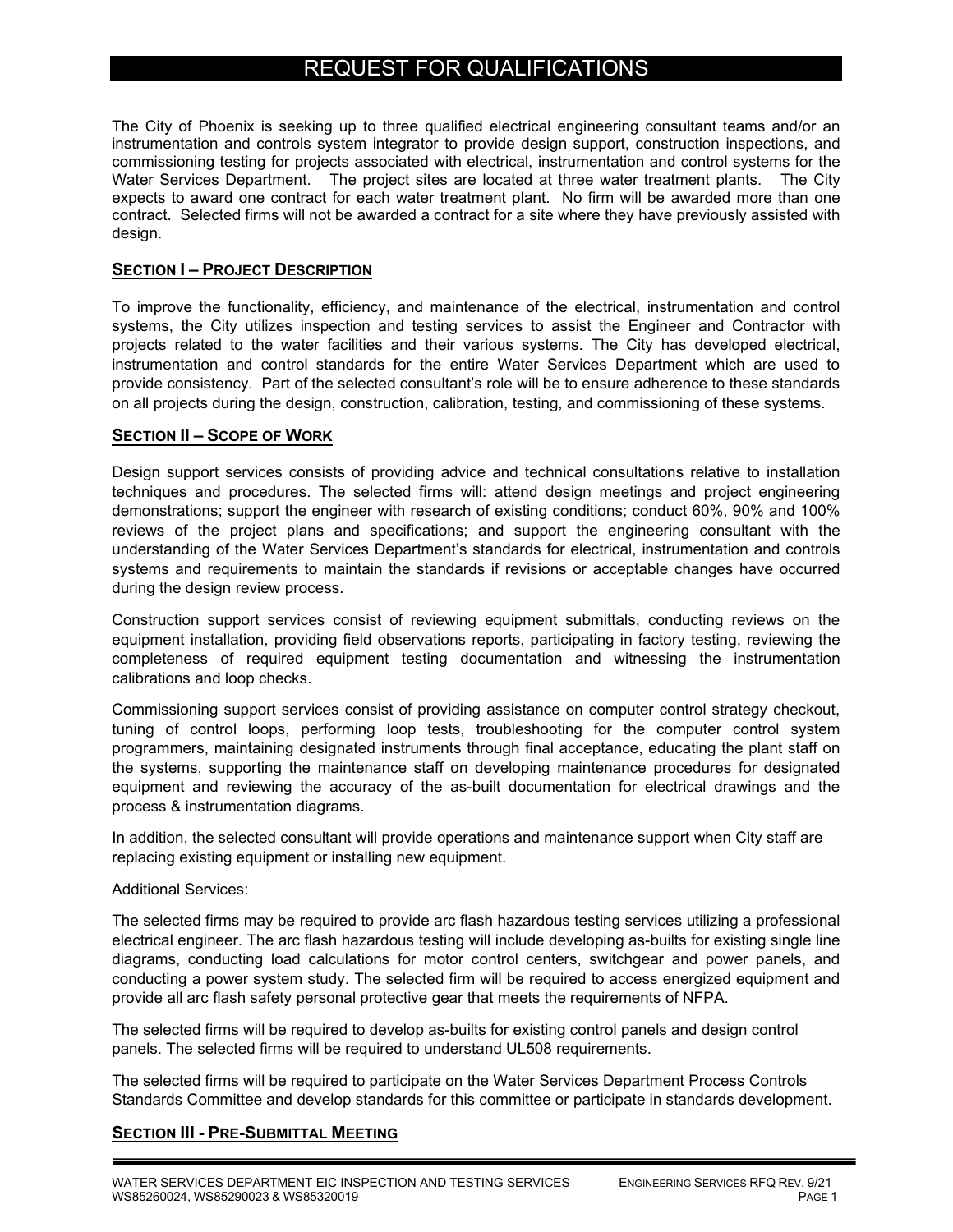A pre-submittal meeting will be held at 10:00 a.m. on Monday, January 24, 2022, via WebEx. At this meeting, City staff will discuss the scope of work, general project requirements, and respond to questions from the attendees. It is strongly recommended that interested consultants attend the pre-submittal meeting. Inquiries regarding the project scope outside of this pre-submittal meeting must be directed to the Contracts Specialist.

# **PRE-SUBMITTAL MEETING WEBEX INFORMATION:**

# **Join from the meeting link**

[https://cityofphoenix.webex.com/cityofphoenix/j.php?MTID=m7d7487b62c79b98fc985fb6118de74a2](https://urldefense.com/v3/__https:/cityofphoenix.webex.com/cityofphoenix/j.php?MTID=m7d7487b62c79b98fc985fb6118de74a2__;!!LkjWUF49MRd51_ry!NnNJSbvuHMlw4J11GEGMMElFEBoUEWGKsd1SBA_sYsmS6s_Unr9oT9xVy9T0uL_ty-uAav5kXFQ$) 

# **Join by meeting number**

Meeting number (access code): 2457 554 1824 Meeting password: 42csYgbJQA6

Join by phone +1-415-655-0001 US Toll

# **SECTION IV - STATEMENT OF QUALIFICATIONS EVALUATION CRITERIA**

Firms will be selected through a qualifications-based selection process based on the criteria below. Subcriteria are listed in order of importance in relation to project services. City of Phoenix project experience is not required.

# **A. Experience of the Prime Firm (maximum 150 points)**

Describe the experience and qualifications of the prime firm in providing services for similar projects. Identify projects the submitting firm has completed. For each project listed, provide:

- 1. Description of the project including scope and project owner
- 2. Role of the firm and explain how this relates to the services being solicited
- 3. Project's original contract value, final contract value, and reason for variance
- 4. Project's start date and completion date

#### **B. Construction Support Services Experience of the Prime Firm (maximum 150 points)**

Describe the experience and qualifications of the prime firm in providing construction inspection and commissioning services for similar projects. Identify projects the submitting firm has completed. Include assigned construction support services personnel if different from personnel performing design support services. For each project listed, provide:

- 1. Description of the project including scope and project owner
- 2. Role of the firm and explain how this relates to the services being solicited
- 3. Project's original contract value, final contract value, and reason for variance
- 4. Project's start date and completion date

#### **C. Experience of the Key Personnel and Subconsultants (maximum 125 points)**

Describe the experience and qualifications of the specific project team expected to be assigned to this project in providing design support services for similar projects. For each key person identified, list their length of time with the firm. List each key person's role in the projects provided. If a project selected for a key person is the same as one selected for the firm, provide just the project name and the role of the key person. For each project listed, provide:

1. Description of the project including scope and project owner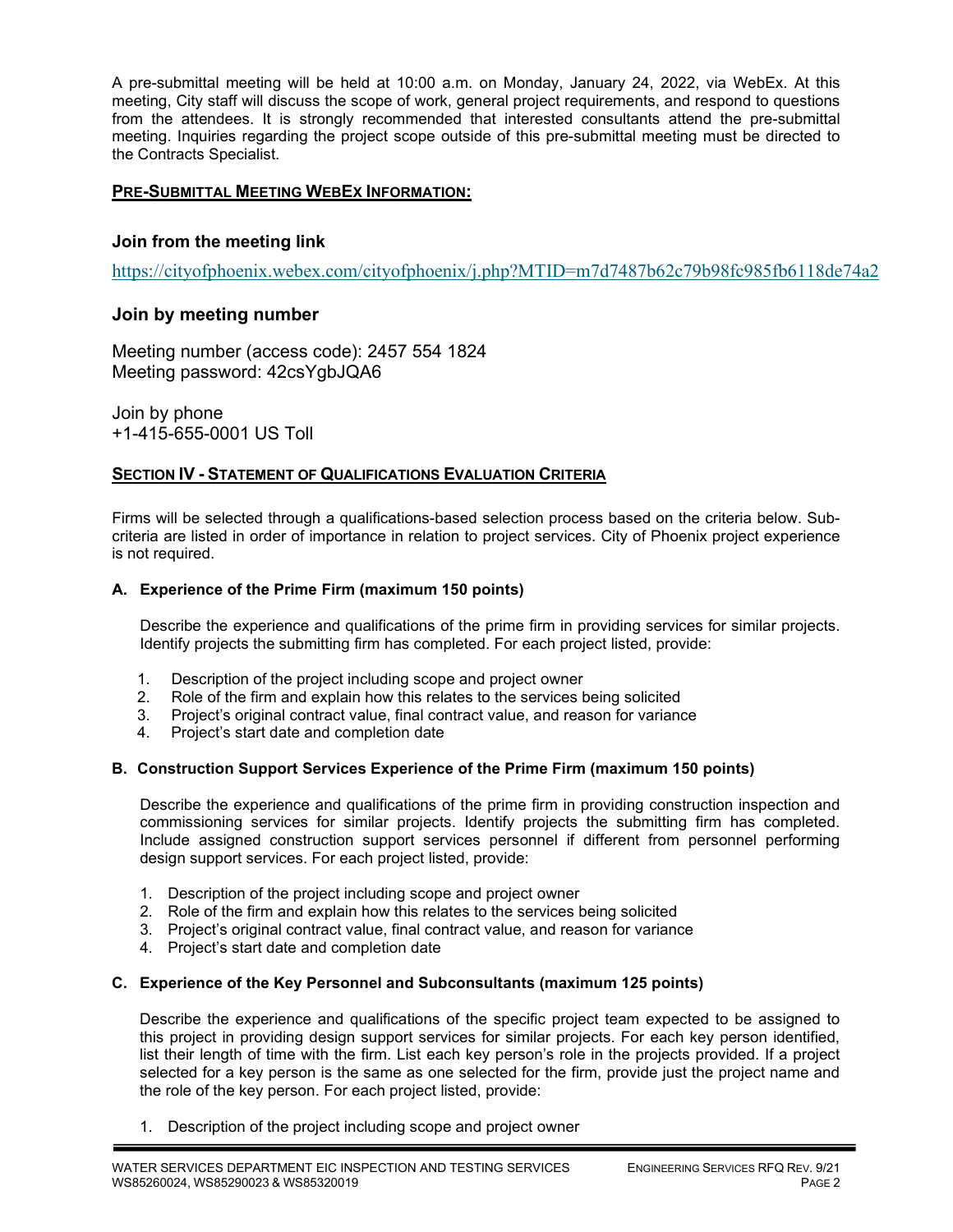- 2. Role of the team or team member and explain how this relates to the services being solicited
- 3. Project's original contract value, final contract value, and reason for variance
- 4. Project's start date and completion date

#### **D. Construction Support Services Experience of Key Personnel and Subconsultants (maximum 125 points)**

Describe the experience and qualifications of the project team expected to be assigned to this project in providing construction support and commissioning services for similar projects. For each key person identified, list their length of time with the firm. List each key person's role in the projects provided. If a project selected for a key person is the same as one selected for the firm, provide just the project name and the role of the key person. Include assigned inspection personnel if different from personnel performing design support services. For each project listed, provide:

- 1. Description of the project including scope and project owner
- 2. Role of the firm and explain how this relates to the services being solicited
- 3. Project's original contract value, final contract value, and reason for variance
- 4. Project's start date and completion date

#### **E. Project Understanding and Approach (maximum 300 points)**

Describe your firm's understanding of the City's need for this project, including important considerations such as project issues and challenges. Describe the team's approach to the project, including important considerations such as scope, schedule, and budget.

# **F. Staffing Information for Key Personnel (maximum 150 points)**

Provide the following:

- 1. Team's availability and commitment to the project, including sub-consultants
- 2. Team's plan to maintain continuity of the proposed services
- 3. Organization chart showing key personnel, current professional licenses or certifications, and assigned roles for both Design Support and Construction Inspection Services for the project.
- 4. Identify the location of the lead firm's principal office and the home office location of key staff on this project.

#### **G. Reference Check (maximum 21 points\*)**

Use the form provided (Exhibit A) to obtain at least three references. It is preferred no more than one be a City of Phoenix project. If your firm has not completed prior projects with other agencies, you will not be penalized. It is recommended there be references outside the City of Phoenix.

\*These points are in addition to the 1,000 points for the SOQ.

#### **SECTION V - SUBMITTAL REQUIREMENTS**

**New Electronic Submittal Process**: Firms interested in this project must submit a Statement of Qualifications (SOQ) electronically through the ProcurePHX online portal.

Submittal requirements are as follows:

 **Vendor Information: All firms must be registered in the City's Vendor Management System prior to submitting a proposal. For new firms, the City will send an email to your firm with a vendor number within two business days of submitting the request. The vendor number should be included on the cover of the SOQ. Information on how to register with the City is available at:** 

<https://www.phoenix.gov/financesite/Pages/EProc-help.aspx>

**If your firm is already registered with the City of Phoenix's ProcurePHX system, please visit**  <https://eprocurement.phoenix.gov/irj/portal> **to login and access the electronic solicitation.**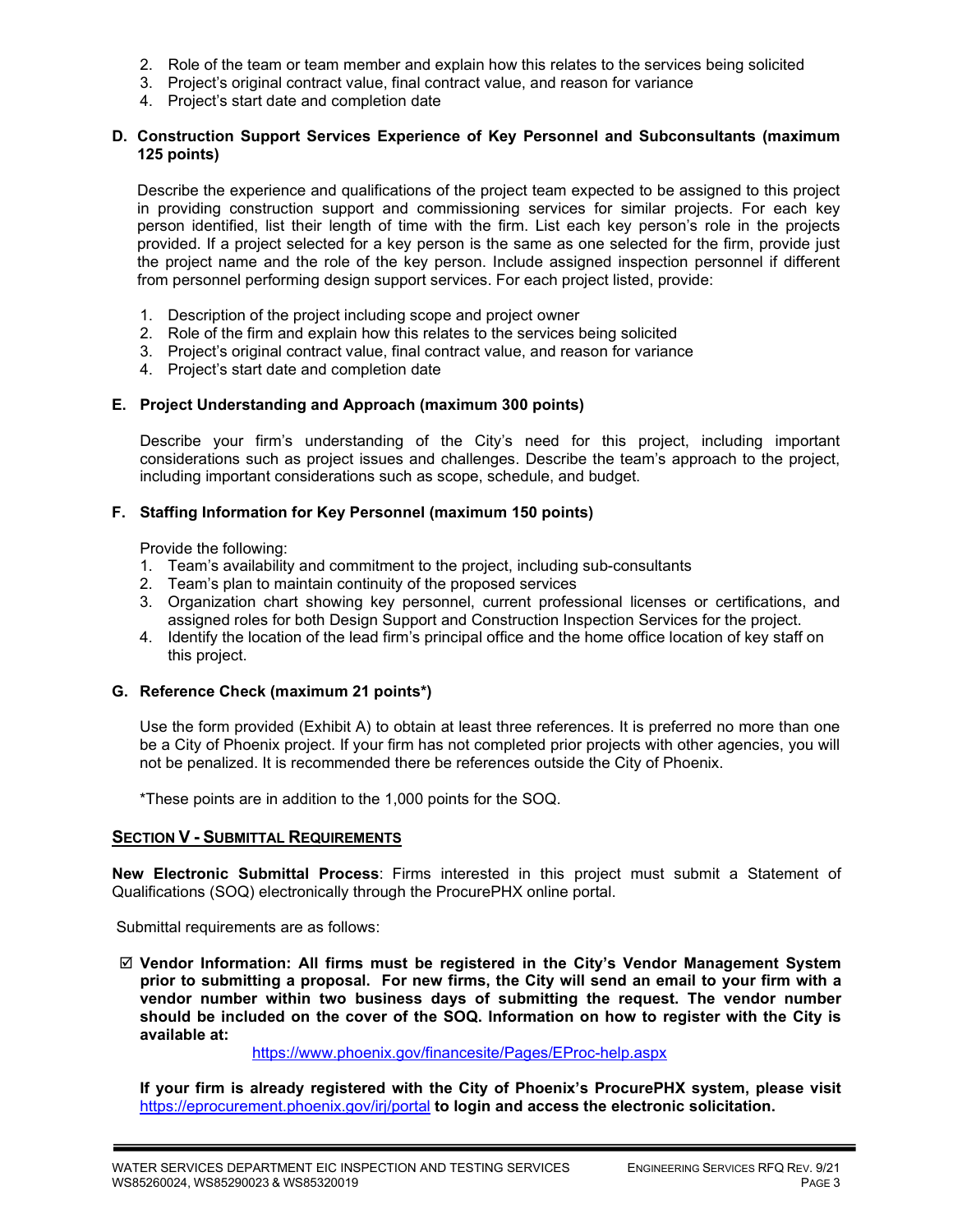# **The product category code for this RFQ is 925000000 and the RFx number is 6000001210.**

# **Submittals:**

- Submittals must be uploaded to the ProcurePhx website by the submittal due date and time.
- Submit only one SOQ electronically, in .PDF format only, addressing all evaluation criteria. No hard copies will be accepted.
- Clearly display the firm name, vendor number, project title, and project number on the cover of the SOQ.
- A maximum of **12 pages** is permitted to address all content in the SOQ submittal *(Maximum page limit includes evaluation criteria and all additional content. It does not include information sheet.)*
- Submit electronically the Statement of Qualifications by **12:00 noon, Phoenix time, on Friday, February 4, 2021.**
- Upload one complete version of the SOQ addressing all the criteria. Upload format is .PDF.
- Page size must meet requirements of  $8\frac{1}{2}$ " x 11"
- Font size must not be less than 10 point
- Content count:
	- $\checkmark$  Each side of a page containing evaluation criteria and additional content will be counted toward the maximum page limit noted above.
	- $\checkmark$  Pages that have project photos, charts and/or graphs will be counted towards the maximum page limit noted above.
	- $\checkmark$  Front and back covers, information sheet, Table of Contents pages, and divider (tab) pages **will NOT** be counted toward the maximum page limit noted above, unless they include evaluation criteria and additional content that could be considered by the selection panel.
- **Information Sheet:** Provide an information sheet that includes project title, project number, RFx number, firm name, address, phone number, vendor number, and the name, title, email address and signature of your contact person for the project. Do not include any additional information.
- **Evaluation Criteria:** Address the SOQ evaluation criteria.
- **Additional Content:** Resumes and other information may be included (*content shall be included within the permitted maximum page limit*).

**Note: All pages exceeding the specified maximum page limit will be removed from the submittal and not considered in evaluating a submitted SOQ.** 

# **SECTION VI – GROUNDS FOR DISQUALIFICATION**

The following **will be grounds for disqualification,** and will be strictly enforced:

- Failure to submit electronically through the ProcurePHX online portal by the due date and time.
- Violating the "Contact with City Employees" policy contained in this RFQ

# **SECTION VII - SELECTION PROCESS AND SCHEDULE**

Interested firms will submit a SOQ. The firms will be selected through a qualifications-based selection process. A selection panel will evaluate each SOQ per the criteria set forth in Section IV above.

The City will select firms based on the SOQs received; no formal interviews will be conducted. The City may conduct a due diligence review on the firms receiving the highest evaluation.

The City expects to create a final list of at least three, but not more than five firms for this project. The City will enter into negotiations with the selected firm(s) and execute a contract upon completion of negotiation of fees, contract terms, and City Council approval.

The following tentative schedule has been prepared for this project.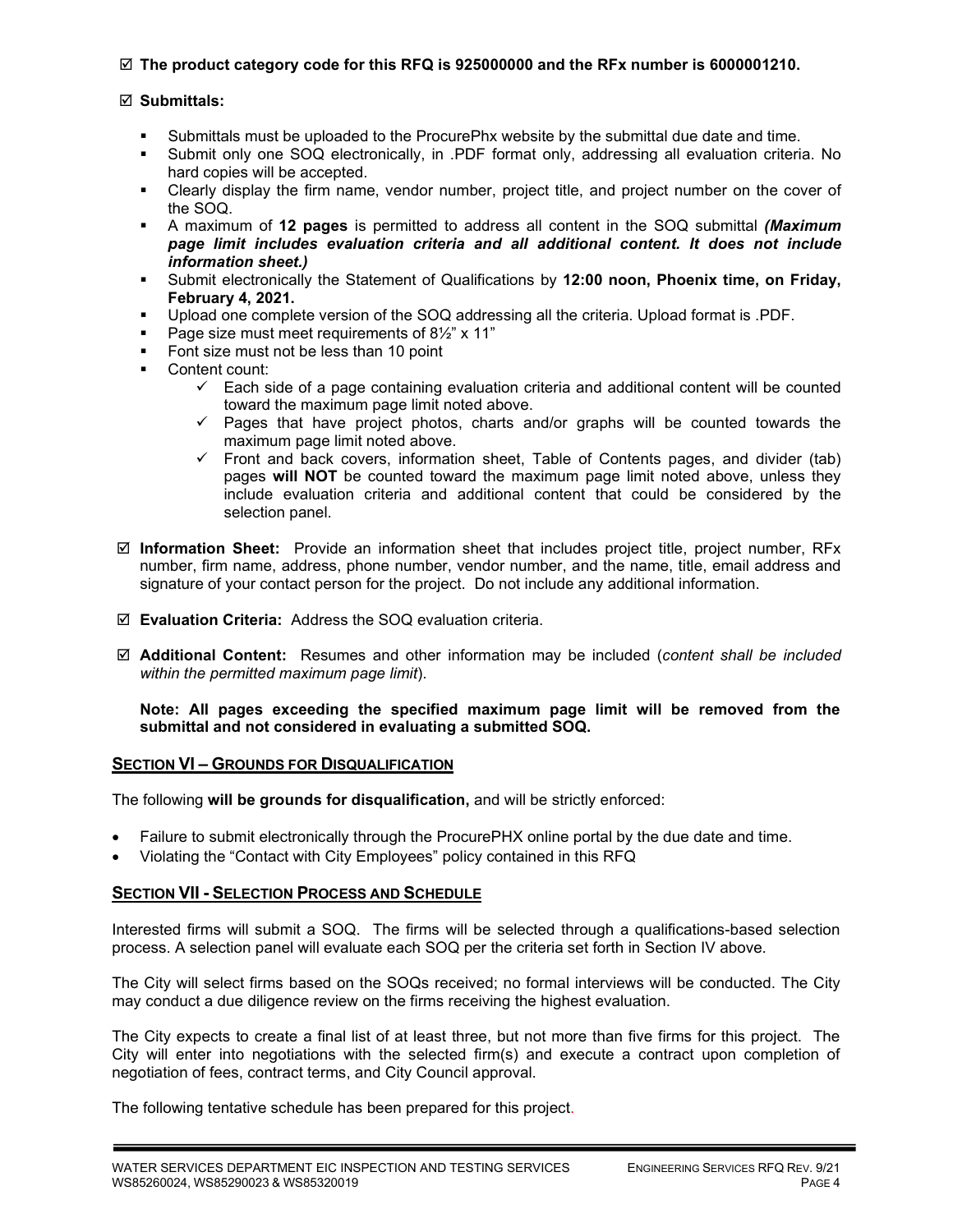Pre-submittal meeting January 24, 2022 SOQs due entitled and the February 4, 2022<br>Scope Meeting entitled and the March 2022 Scope Meeting

If the City is unsuccessful in negotiating a contract with the best-qualified firms, the City may then negotiate with the next most qualified firm until a contract is executed, or the City may decide to terminate the selection process. Once a contract is executed with the successful firm, the procurement is complete.

All submitting firms will be notified of selection outcome for this project. The status of a selection on this project will be posted on the City of Phoenix's "Tabulations, Awards, and Recommendations" website:

# <http://solicitations.phoenix.gov/awards>

The selected Consultant should expect to comply with the Arizona State Statutes Title 34 and City of Phoenix Design and Construction Procurement's contract provisions.

# **SECTION VIII – GENERAL INFORMATION**

**Citywide Capital Improvement Projects.** Consulting and contractor services supporting the City's Capital Improvement Projects are procured under the authority of the City Engineer, currently located within the Street Transportation Department. Design and Construction Procurement coordinates the citywide consulting and construction contracting procurement processes.

**Changes to Request for Qualifications.** *Any changes to this Request for Qualifications (RFQ) will be in the form of a Notification.* The City of Phoenix shall not be held responsible for any oral instructions. Notifications are available on both the Current Opportunities and ProcurePHX webpage.

*It shall be the responsibility of the registered RFQ holder to determine, prior to the submittal of the Statement of Qualifications, if a Notification has been issued***.** Registered RFQ holders may refer to the web page or call the Contracts Specialist (listed below) to ascertain if a Notification has been issued for this project.

**Alternate Format.** For more information or a copy of this publication in an alternate format, contact the Contracts Specialist (listed below) - Voice or TTY 711. Requests will only be honored if made within the first week of the advertising period.

**Release of Project Information.** The City shall provide the release of all public information concerning the project, including selection announcements and contract awards. Those desiring to release information to the public must receive prior written approval from the City.

**City Rights.** The City of Phoenix reserves the right to reject any or all Statements of Qualifications, to waive any informality or irregularity in any Statement of Qualifications received, and to be the sole judge of the merits of the respective Statements of Qualifications received.

**Contact with City Employees.** This policy is intended to create a level playing field for all Proposers, assure that contracts are awarded in public, and protect the integrity of the selection process. **OFFERORS THAT VIOLATE THIS POLICY WILL BE DISQUALIFIED.**

Beginning on the date the RFQ is issued and until the date the contract is awarded or the RFQ withdrawn, all persons or entities that respond to the RFQ, including their authorized employees, agents, representatives, proposed partner(s), subcontractor(s), joint venture(s), member(s), or any of their lobbyists or attorneys (collectively the Proposer), will refrain from any direct or indirect contact with any person (other than the designated Contract Specialist) who may play a part in the selection process, including members of the evaluation panel, the City Manager, Assistant City Manager, Deputy City Managers, Department heads, the Mayor and other members of the Phoenix City Council. As long as the RFQ solicitation is not discussed, Proposers may continue to conduct business with the City and discuss business that is unrelated to this RFQ solicitation with City staff.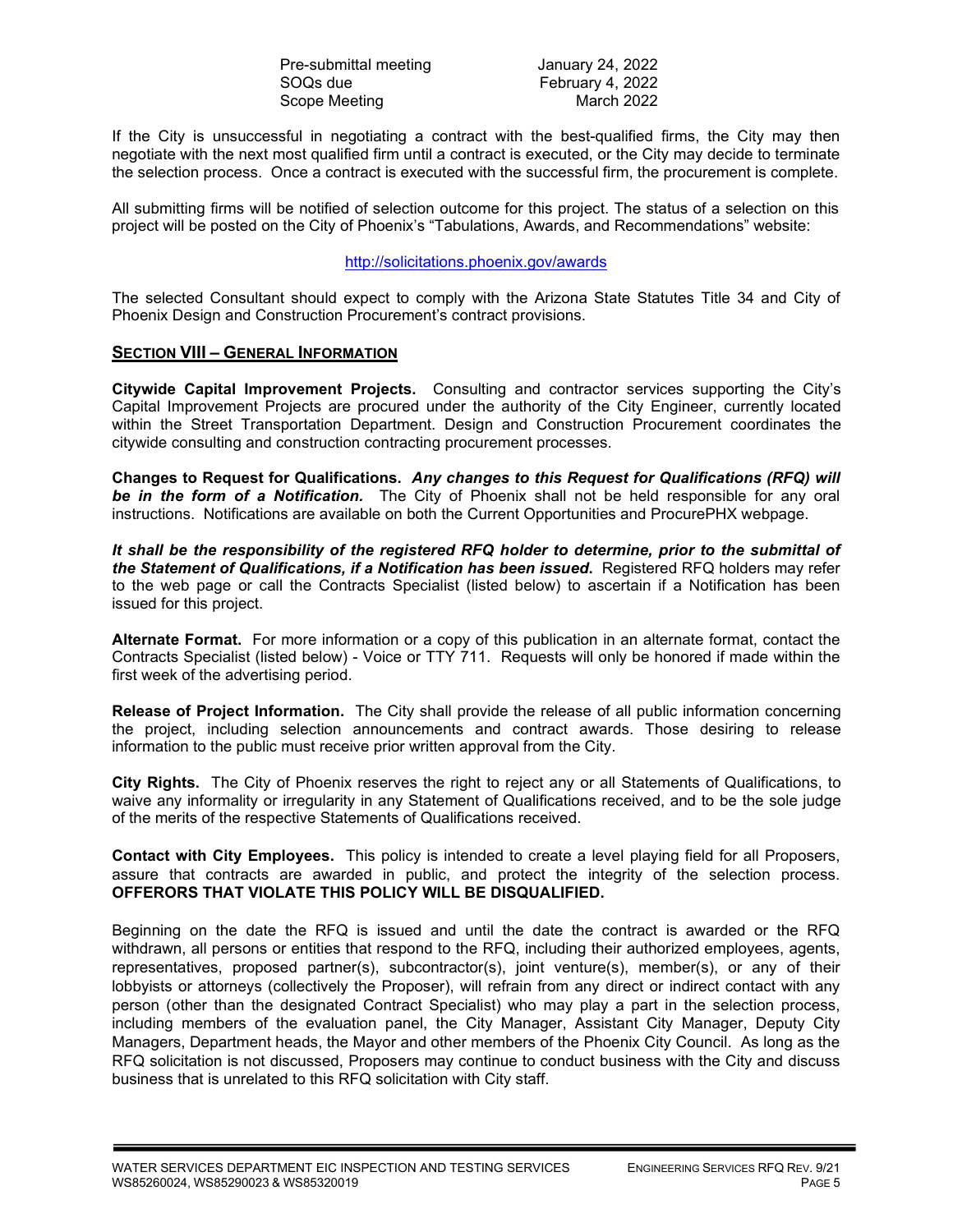Commencing on the date and time a solicitation is published, potential or actual proposers (including their representatives) will only discuss matters associated with the solicitation with the Mayor, any members of City Council, the City Manager, any Deputy City Manager, or any department director directly associated with the solicitation (including in each case their assigned staff, except for the designated procurement officer) at a public meeting, posted under the Arizona Revised Statutes, until the resulting contract(s) are awarded or all offers or responses are rejected and the solicitation is cancelled without any announcement by the procurement officer of the City's intent to reissue the same or a similar solicitation.

Proposers may discuss their proposal or the RFQ solicitation with the Mayor or one or more members of the Phoenix City Council, provided such meetings are scheduled through the Contract Specialist (listed below), conducted in person at 200 W. Washington, Phoenix, Arizona 85003, and are posted as open meetings with the City Clerk at least twenty-four (24) hours prior to the scheduled meetings. The City Clerk will be responsible for posting the meetings. The posted notice shall identify the participants and the subject matter, as well as invite the public to participate.

**Conflict of Interest.** The City reserves the right to disqualify any Proposer on the basis of any real or apparent conflict of interest that is disclosed by the proposal submitted or any other data available to the City. This disqualification is at the sole discretion of the City. Any Proposer submitting a proposal herein waves any right to object now or at any future time, before any body or agency, including but not limited to, the City Council of the City of Phoenix or any court.

**Protest Procedures.** Firms responding to disqualification or a procurement outcome are referred to the Code of the City of Phoenix Chapter 2, Article XII, Section 2-187 to 2-190.4, which governs protest procedures utilized throughout the selection process. The procedures may be reviewed through the City of Phoenix website at:

<http://www.codepublishing.com/az/phoenix/>

A copy of the Protest Policy is also available online at:

<https://www.phoenix.gov/streets/procurement-opportunities>

**Questions -** Questions pertaining to this selection process or contract issues should be directed to the Contracts Specialist, Liz Blakley at (602) 495-3654 or email elizabeth.blakley@phoenix.gov.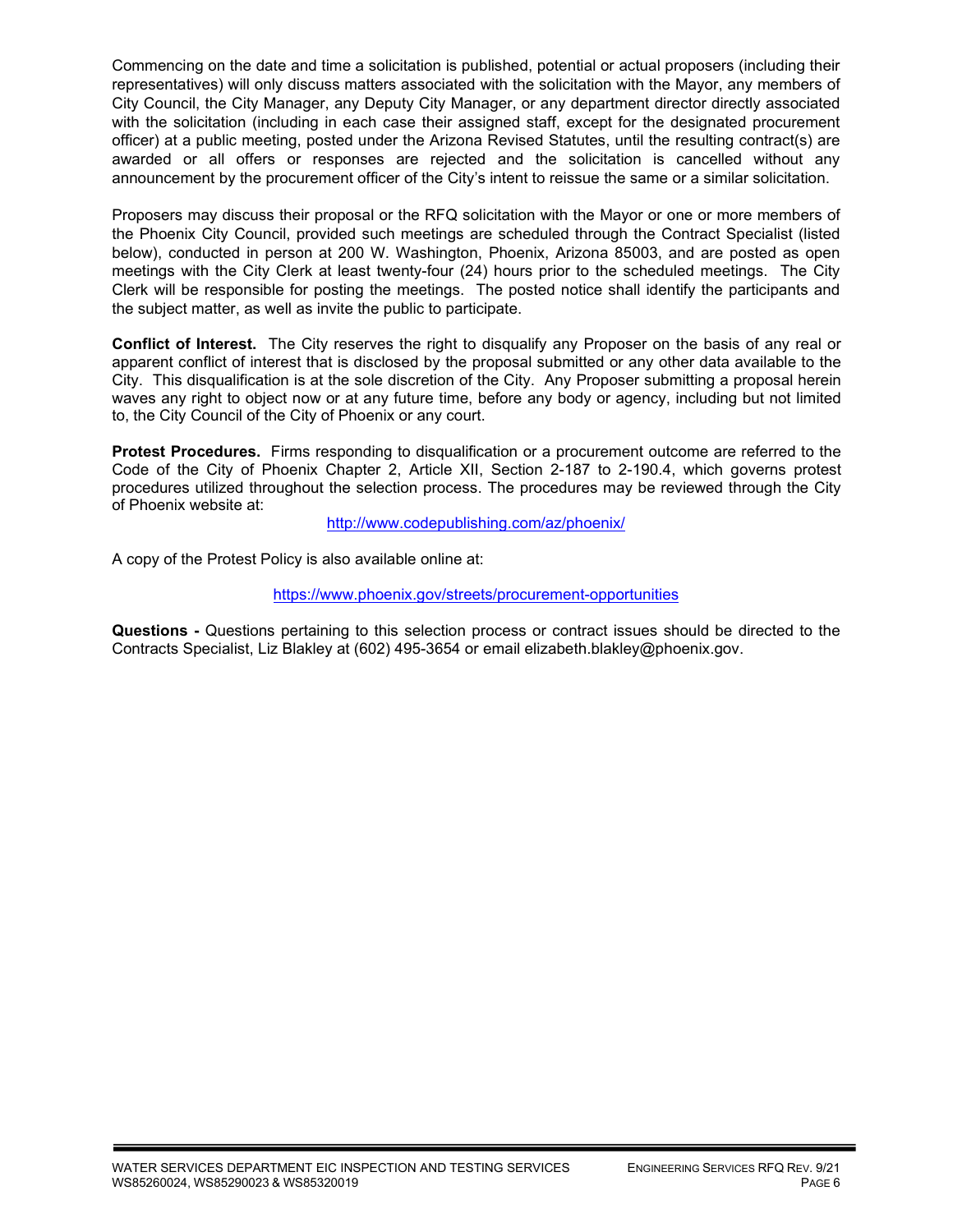# **EXHIBIT A CONSULTANT REFERENCE CHECK INSTRUCTIONS, FORM, AND SAMPLE LETTER**

**The attached Consultant Performance Evaluation Form is to be provided to the agencies or entities for which your firm has recently provided services relevant to those requested for this project. Provide the evaluation form to the Owner, or the Owner's representative directly responsible for oversight of the project to complete and submit to the email box listed below.**

**The first three references submitted will be accepted and the scores utilized as part of the evaluation process. Each reference check is worth up to 21 points for a total of up to 7 points available.**

**The form is to be completed by the agency or entity and uploaded to the (email box) at:**

**[soq.referencechecks@phoenix.gov](mailto:soq.referencechecks@phoenix.gov)**

**The procurement identifier is:**

**6000001210**

# **Attention: Liz Blakley**

**Also attached is a sample performance evaluation cover letter that may be used when sending the reference check request.**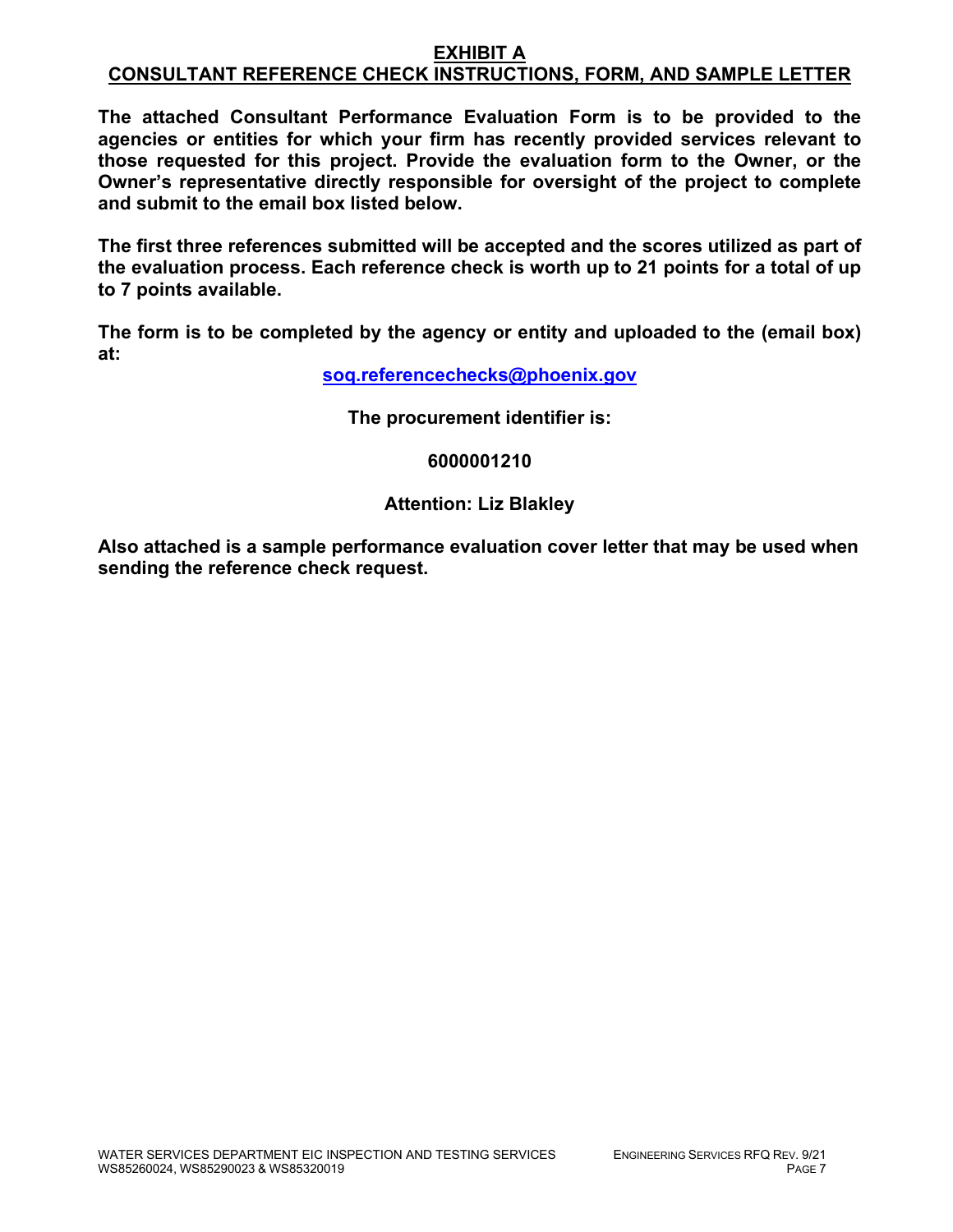Sample Cover Letter Contact Name Address of Reference

(Your Name) is responding to a Request for Qualifications (RFQ) from the City of Phoenix Office of the City Engineer's Design and Construction Procurement section.

The City is requesting reference information related to our past performance. As a part of the response submittal process, the City is requesting performance evaluations from agencies that our firm has performed services for either in the past or is currently receiving services.

I would appreciate your cooperation in completing the attached Consultant Performance Evaluation form and return by email the completed form by 12:00 pm Phoenix time on February 4, 2022 to:

[soq.referencechecks@phoenix.gov](mailto:soq.referencechecks@phoenix.gov)

# **Reference in Subject Line: RFx #6000001210**

For questions, contact Liz Blakley, Contracts Specialist at 602-495-3654.

Failure to submit the Consultant Performance Evaluation form by the above date will have a negative impact on the proposal we submit for this service. Your cooperation in submitting this form by this date is appreciated.

If you have any questions regarding this request, please contact (your name) at (your telephone number).

Sincerely,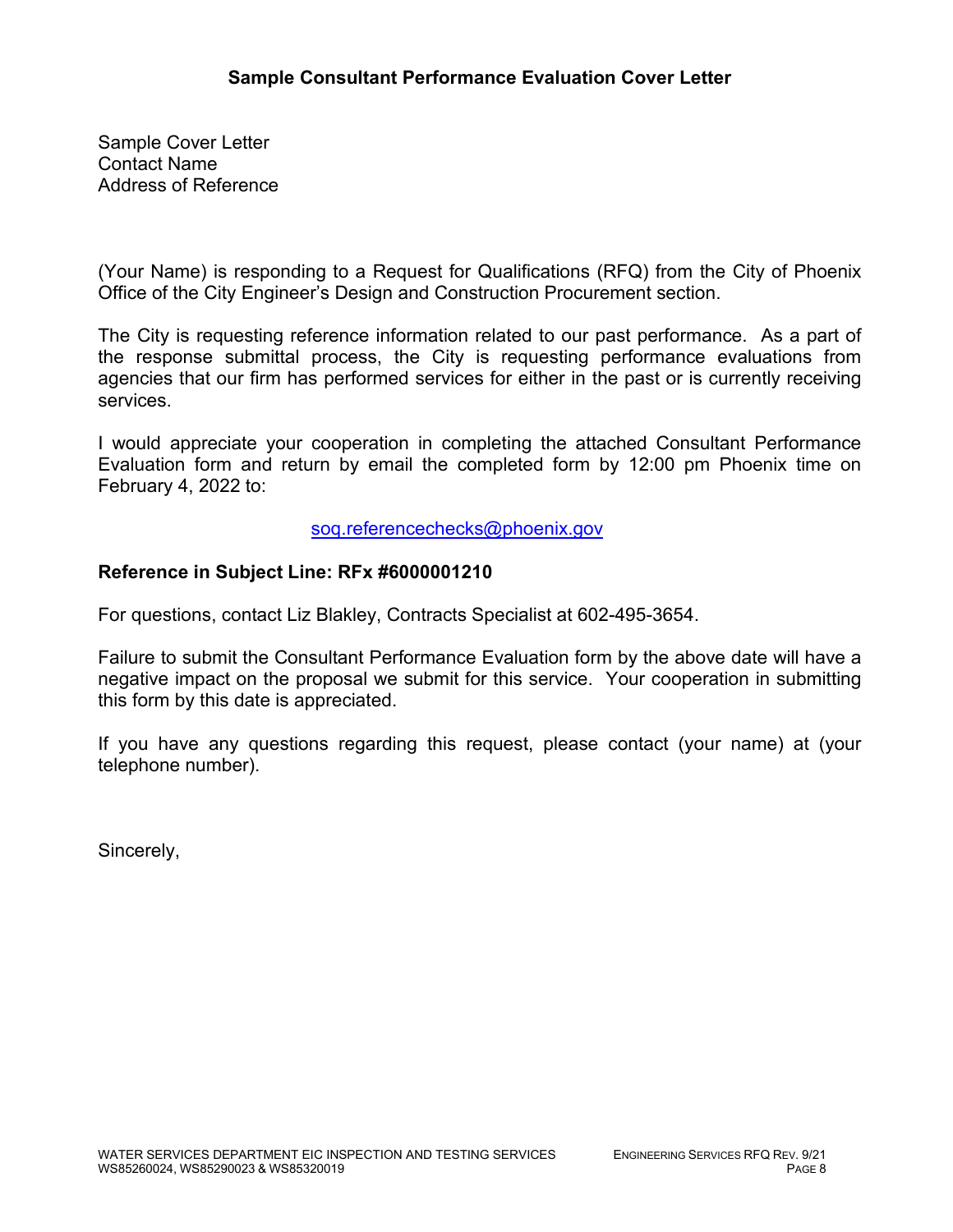# INSTRUCTIONS FOR COMPLETING CONSULTANT PERFORMANCE EVALUATION

Evaluate the consultant's contract performance in each of the rating areas listed below. On the Consultant Performance Evaluation form, circle the rating from 1 to 4 that most closely matches your evaluation of the consultant's performance. Comments are not required but appreciated. **Every rating area must be scored.** 

The Design and Construction Procurement section will use the information from this form to evaluate firms competing for contract award. **This completed form will become public record and upon request, will be released to the consultant or any other entity.**

Please submit the completed form to the address indicated on the bottom of the Consultant Performance Evaluation form. Thank you for your time and your cooperation.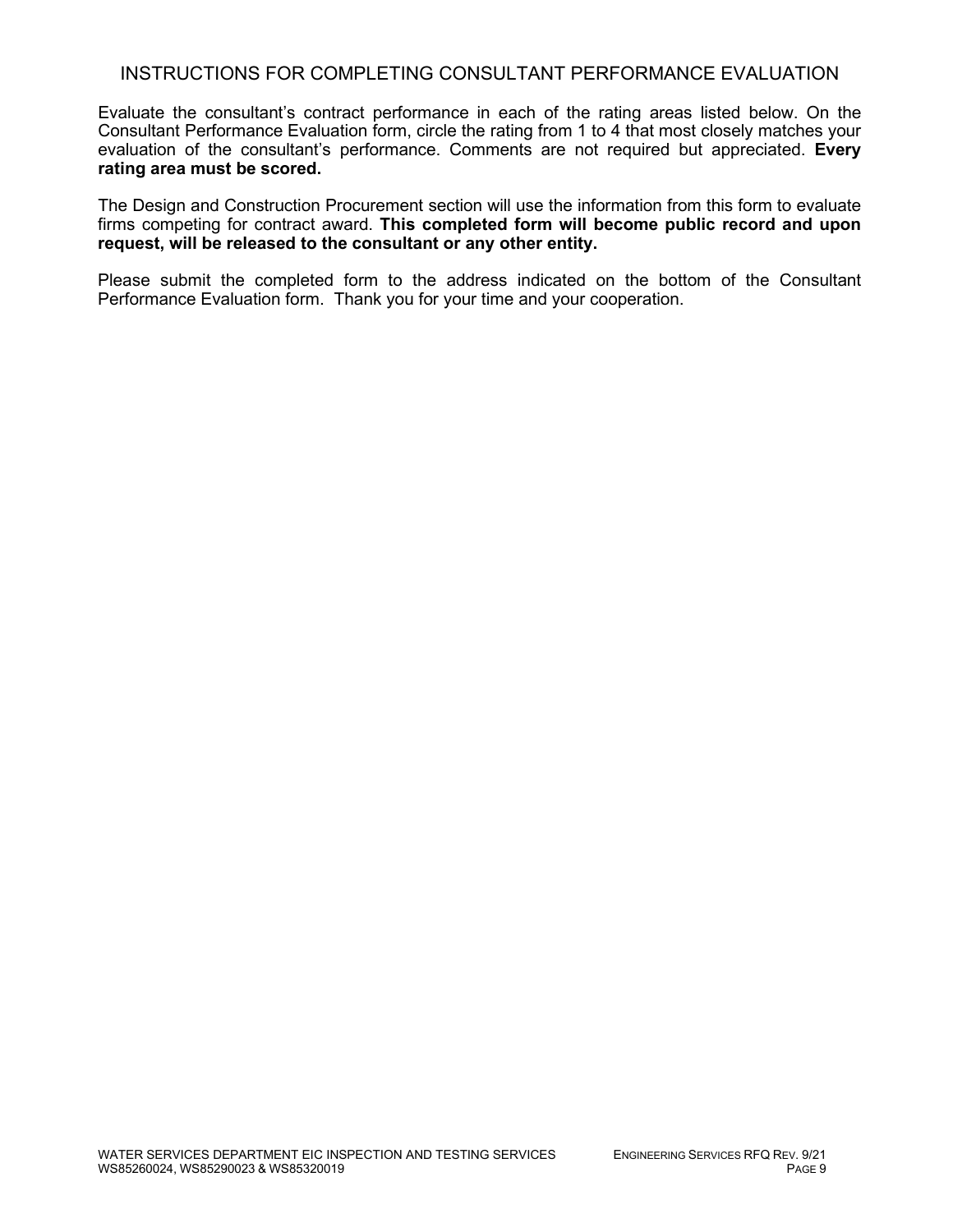# **WS85260024, WS85290023 & WS85320019 ELECTRICAL, INSTRUMENTATION AND CONTROL INSPECTION AND TESTING SERVICES RFx: 6000001210**

# **CONSULTANT PERFORMANCE EVALUATION FOR \_\_\_\_\_\_\_\_\_\_\_\_\_\_\_\_\_\_**

(firm name)

**In the box below, provide the project title, contracted services provided by the firm, and start and completion date of services. This form is to be completed by the Owner, or the Owner's representative directly responsible for oversight of the project. The project services evaluated must be relevant to the services of this project. Every rating area must be scored.** 

**RATINGS: Summarize the Consultant's performance and circle the number below that corresponds to the performance rating for each category. Please see the rating scale.**

1 = Unsatisfactory (.25 pt.); 2 = Poor (.50 pt.); 3 = Good (.75 pt.); 4 = Excellent (1.0 pt.)

| HOW WOULD YOU RANK THE<br><b>BUSINESS RELATIONSHIP</b><br>BETWEEN THE OWNER AND<br>THE FIRM?                   | 4<br>3<br>$\overline{2}$<br>1              | Comments: |
|----------------------------------------------------------------------------------------------------------------|--------------------------------------------|-----------|
| WAS THE TEAM PRESENTED IN<br>THE PROPOSAL THE TEAM<br>THAT WORKED ON THE<br><b>PROJECT TO COMPLETION?</b>      | $\overline{4}$<br>3<br>$\overline{2}$<br>1 | Comments: |
| <b>WAS STAFF PROACTIVE IN</b><br><b>SOLVING PROBLEMS THAT</b><br>MAY HAVE OCCURRED ON THE<br>PROJECT?          | 4<br>3<br>$\overline{2}$<br>1              | Comments: |
| <b>WAS THE CONTRACTED</b><br><b>SCOPE OF SERVICES</b><br><b>COMPLETED ON TIME AND</b><br><b>WITHIN BUDGET?</b> | 4<br>3<br>$\overline{2}$<br>1              | Comments: |
| HOW WOULD YOU RATE THE<br><b>QUALITY OF WORK</b><br>PERFORMED BY THIS FIRM ON<br>YOUR PROJECT?                 | 4<br>3<br>$\overline{2}$<br>1              | Comments: |